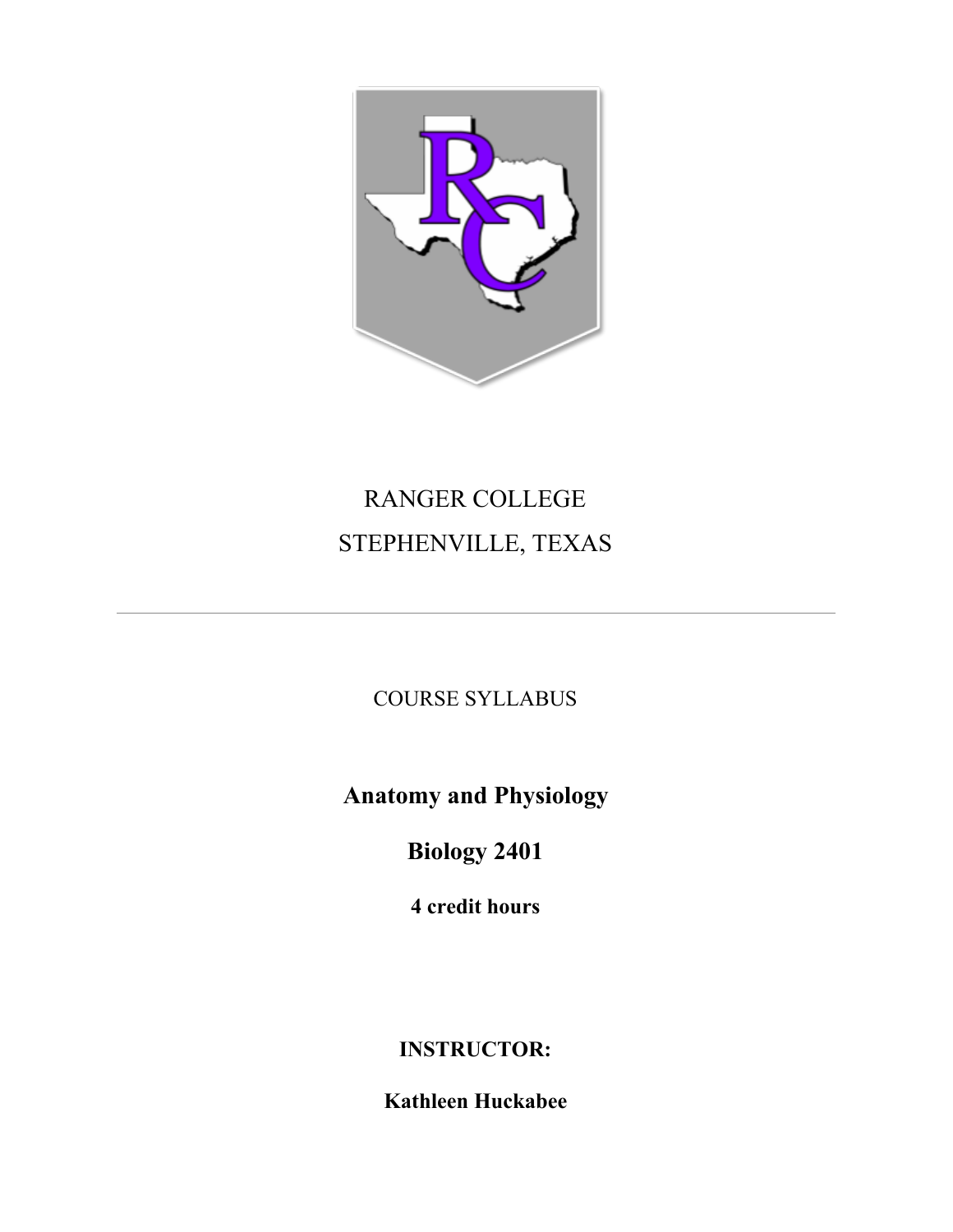| <b>INSTRUCTOR:</b> | Kathleen Huckabee                 |
|--------------------|-----------------------------------|
| EMAIL:             | Kathleen.huckabee@sville.us       |
| <b>OFFICE:</b>     | Room 503 Stephenville High School |
| PHONE:             | 254-968-4141                      |
| <b>HOURS:</b>      | 7:45 am to $11:45$ pm             |

#### **I. Texas Core Curriculum Statement of Purpose**

Through the Texas Core Curriculum, students will gain a foundation of knowledge of human cultures and the physical and natural world, develop principles of personal and social responsibility for living in a diverse world, and advance intellectual and practical skills that are essential for all learning.

# **II. Course Description**

Anatomy and Physiology I is the first part of a two-course sequence. It is a study of the structure and function of the human body including cells, tissues and organs of the following systems: integumentary, skeletal, muscular, nervous and special senses. Emphasis is on interrelationships among systems and regulation of physiological functions involved in maintaining homeostasis.

# **III. Required Background or Prerequisite**

Recommended prerequisite: BIOL 1406.

# **IV. Required Textbook and Course Materials**

The textbook for this course is provided by Lumen Learning. There is no separate book to purchase. It can be accessed in Blackboard.

# **V. Course Purpose**

Courses in the life and physical sciences focus on describing, explaining, and predicting natural phenomena using the scientific method. Courses involve the understanding of interactions among natural phenomena and the implications of scientific principles on the physical world and on human experiences.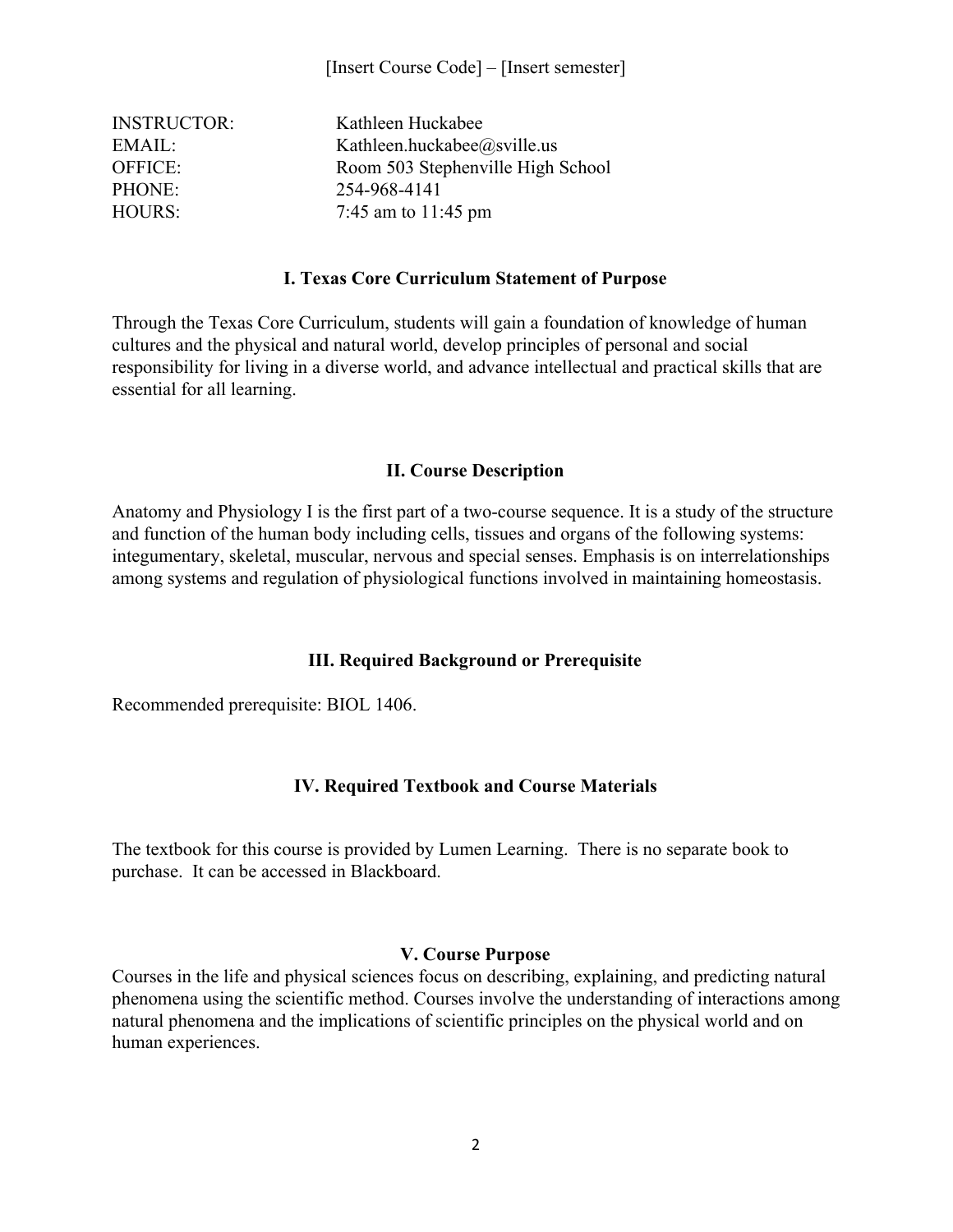# **VI. Learning Outcomes**

Upon successful completion of this course, students will:

\*Use anatomical terminology to identify and describe locations of major organs of each system covered.

\*Explain interrelationships among molecular, cellular, tissue, and organ functions in each system.

\*Describe the interdependency and interactions of the systems.

\*Explain contributions of organs and systems to the maintenance of homeostasis.

\*Identify causes and effects of homeostatic imbalances.

\*Describe modern technology and tools used to study anatomy and physiology

# **VII. Core Objectives**

This course meets the following of the six Core Objectives established by Texas:

- $\boxtimes$  **Critical Thinking Skills (CT)** Creative thinking, innovation, inquiry, and analysis; evaluation and synthesis of information
- $\boxtimes$  **Communication Skills (COM)** effective development, interpretation and expression of ideas through written, oral, and visual communication
- $\boxtimes$  **Empirical and Quantitative Skills (EQS)** The manipulation and analysis of numerical data or observable facts resulting in informed conclusions
- $\boxtimes$  **Teamwork (TW)** The ability to consider different points of view and to work effectively with others to support a shared purpose or goal
- $\Box$  **Social Responsibility (SR)** Intercultural competence, knowledge of civic responsibility, and the ability to engage effectively in regional, national, and global communities
- $\Box$  **Personal Responsibility (PR)** The ability to connect choices, actions, and consequences to ethical decision-making

# **VIII. Methods of Instruction**

1. Lectures (3 times weekly) in which the major concepts and theories in anatomy and physiology will be discussed.

2. Labs (2 times weekly) in which major anatomical and physiological principles will be demonstrated by examination of specimens and viewing videos.

3. Case Studies will be assigned each semester.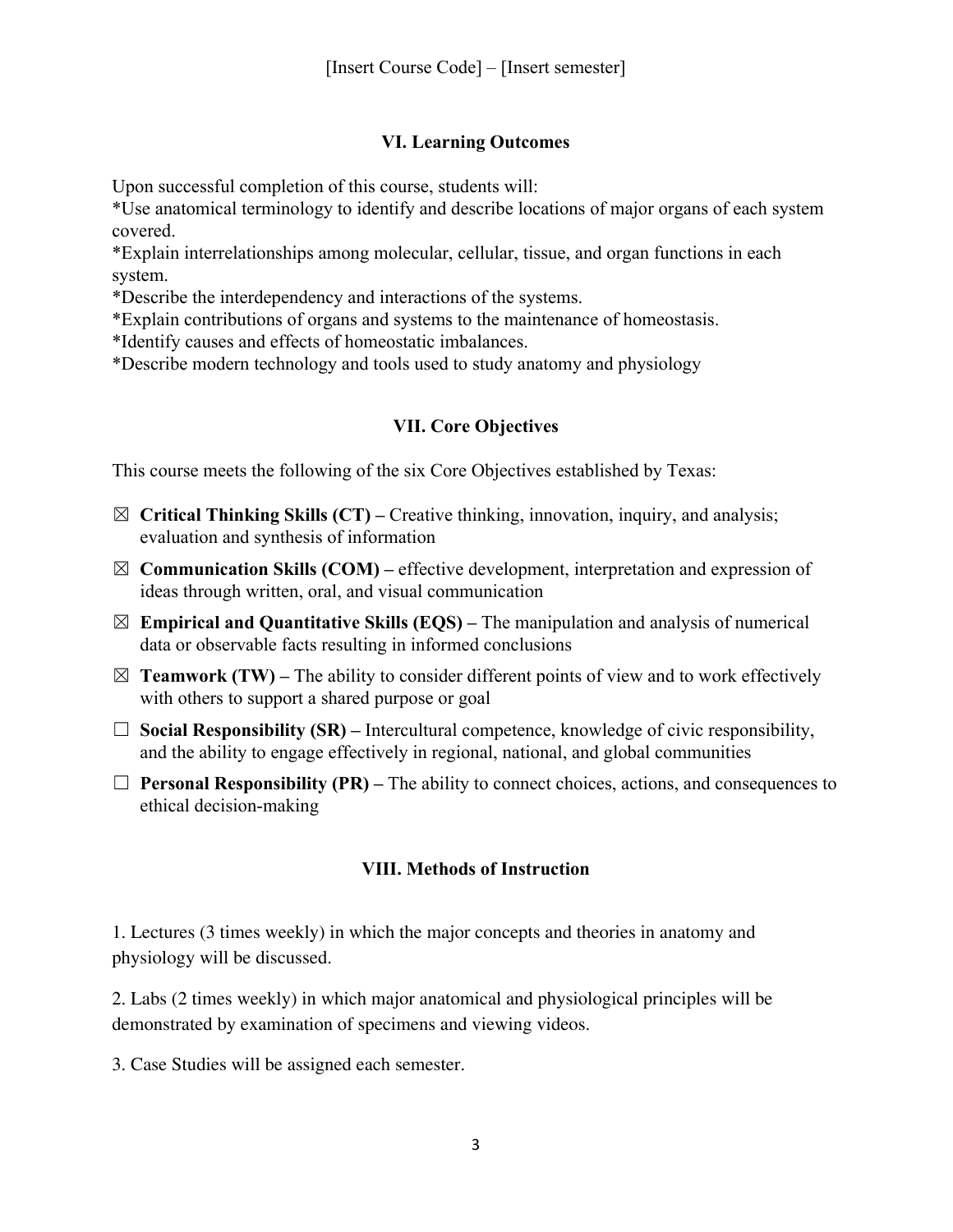### **IX. Methods of Assessment**

The course grade will be computed as follows:

Average of lecture exams and quizzes (CT, COM, EQS), lab practicals, and case studies (CT, COM, EQS, TW)  $= 75\%$ <br>Final Exam (CT, EOS)  $= 25\%$ Final Exam (CT, EQS) Letter grades will be assigned as follows:  $90-100 = A$ ,  $80-89 = B$ ,  $70-79 = C$ ,  $60-69 = D$ , below  $60 = F$ 

#### **X. Course/Classroom Policies**

Regular and punctual attendance in all classes and labs is considered essential for optimum academic success. If the student has the equivalence of three weeks of unofficial absences the instructor may drop the student from the course with a grade of F (Ranger College General Catalog). Students are expected to be seated by the beginning of the lecture period. Excessive tardies (6) may be considered as absences. Excessive unexcused absences (6) may result in a grade of I (incomplete) and may result in dismissal from the course with a grade of F. It is your responsibility to inform the instructor of an excused absence. An absence is excused if you are excused by the Dean to participate in an authorized College activity or if you have a valid medical excuse. Any student who is disruptive to the class will be dismissed from the class and may be dismissed from the course. Any student found with unauthorized notes (cheat sheets, electronic devices, etc.) during an exam or copying from another student's exam will be subject to disciplinary action. Any student misconduct will be reported to the Dean of Student Services (See Student Handbook).

No tobacco use is permitted on campus.

#### **XI. Course Outline/Schedule**

| CLASS                       | <b>LECTURE TOPIC</b>                              | <b>TEXT ASSIGNMENT</b> |
|-----------------------------|---------------------------------------------------|------------------------|
| 1                           | Introduction to Anatomy and Physiology            | Ch.1                   |
| $\mathcal{D}_{\mathcal{L}}$ | Muscle dissection                                 |                        |
| 3                           | Cell organelles and transport                     | Ch.3                   |
| 4                           | Mitosis webquest / Intro and cell test review     | Ch.3                   |
| 5                           | <b>Exam 1: Intro. and Cell, muscle dissection</b> |                        |
| 6                           | <b>Tissue Module</b>                              | Ch. 5                  |
|                             | Epithelial and connective tissue histology lab    | Ch. 5                  |
| 8                           | Epithelial and connective tissue histology lab    | Ch. 5                  |
| 9                           | <b>Exam 2: Tissues, Muscle dissection</b>         |                        |
|                             | 10 Integumentary system, muscle dissection        | Ch. 6                  |
|                             |                                                   |                        |